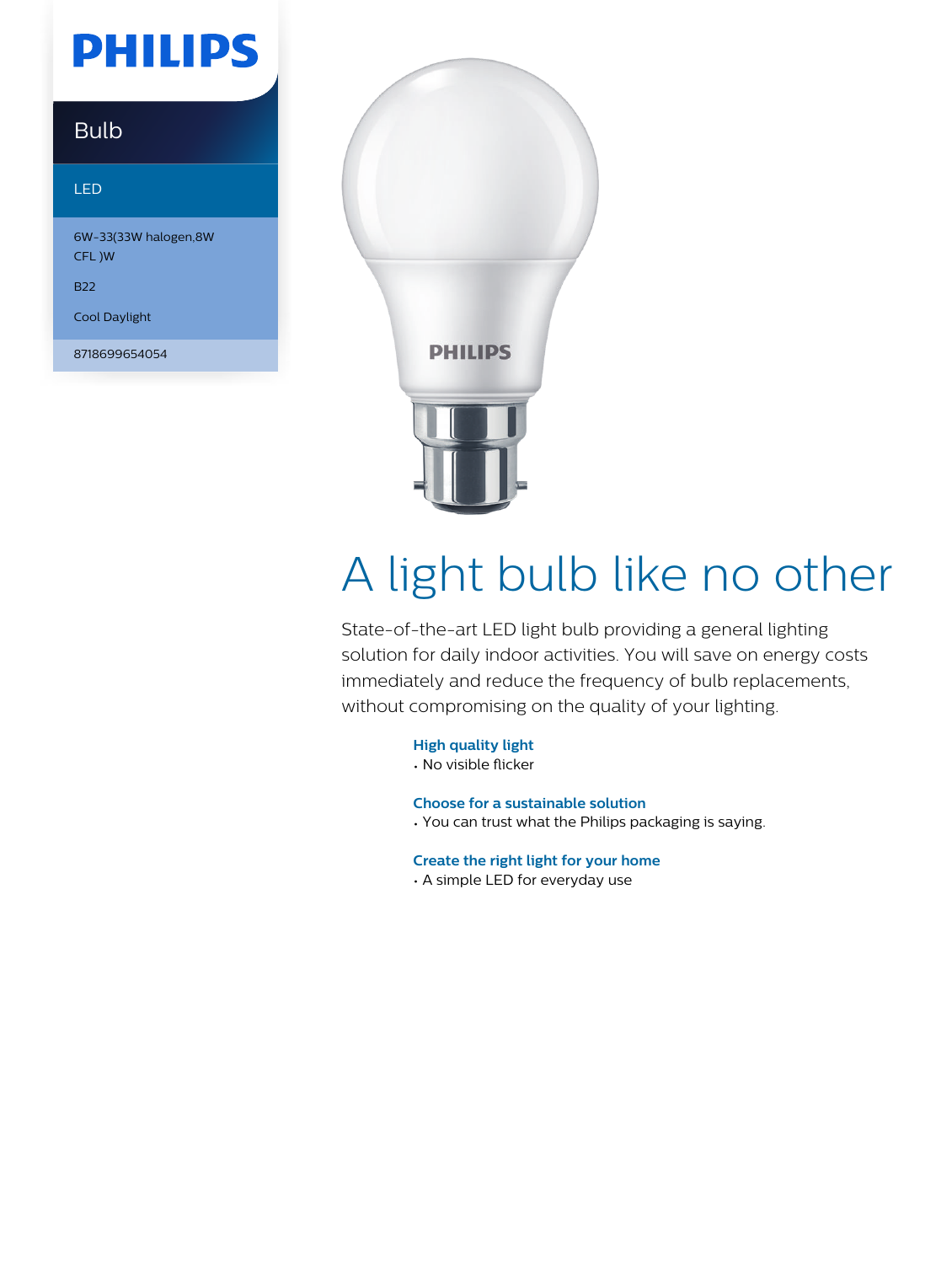### **Highlights**

#### **No visible flicker**

When your light flickers in quick succession it could be hard on the eyes, cause headaches, and even set off an attack for those with photosensitive epilepsy. It's both unpleasant and unnecessary. LEDs can flicker because of their rapid response to the driver current. However, because

Philips LEDs are designed so that variations in your driver current's output are minimized, they eliminate the factors that cause flicker. So, you won't see it, not even a hint.

#### **No UV or IR**

The beam of light is free of infra-red meaning no heat is radiated, and no ultra-violet light means that fabric and items under this light wonφηt fade.

#### **A Simple LED for Everyday Use**

The Philips everyday LED is the perfect bulb for your basic lighting needs. It provides the beautiful light and dependable performance you expect from Philips LED at an affordable price.

### Specifications

#### **Bulb characteristics**

- Dimmable: No
- Intended use: Indoor
- Lamp shape: Non directional bulb
- Socket: B22
- Technology: LED
- Type of glass: Frosted

#### **Bulb dimensions**

- Height: 10.5 cm
- Weight: 0.046 kg
- Width: 6 cm

#### **Durability**

- Average life (at 2.7 hrs/day): 15 year(s)
- Lumen maintenance factor: 70%
- Nominal lifetime: 15,000 h
- Number of switch cycles: 50,000

#### **Light characteristics**

- Beam angle: 180 degree(s)
- Color consistency: 6SDCM
- Color rendering index (CRI): 80
- Color temperature: 6500 K
- Light Color Category: Cool Daylight
- Nominal luminous flux: 470 lumen
- Starting time: <0.5 s
- Warm-up time to 60% light: Instant full light
- Color Code: 865 | CCT of 6500K

#### **Miscellaneous**

• EyeComfort: No

#### **Other characteristics**

- Lamp current: 45 mA
- Efficacy: 78 lm/W

#### **Packaging information**

- EAN: 8718699654054
- EOC: 871869965405400
- Product title: LEDBulb 6W B22 6500K 230V 1CT/6 AU

#### **Power consumption**

- Power factor: 0.51
- Voltage: 220-240 V
- Wattage: 6 W
- Wattage equivalent: 33 W

#### **Product dimensions & weight**

• Length: 10.5 cm

#### **Rated values**

- Rated beam angle: 180 degree(s)
- Rated lifetime: 15,000 h
- Rated luminous flux: 470 lumen
- Rated power: 6 W

#### **Technical specifications**

• Frequency: 50-60 Hz